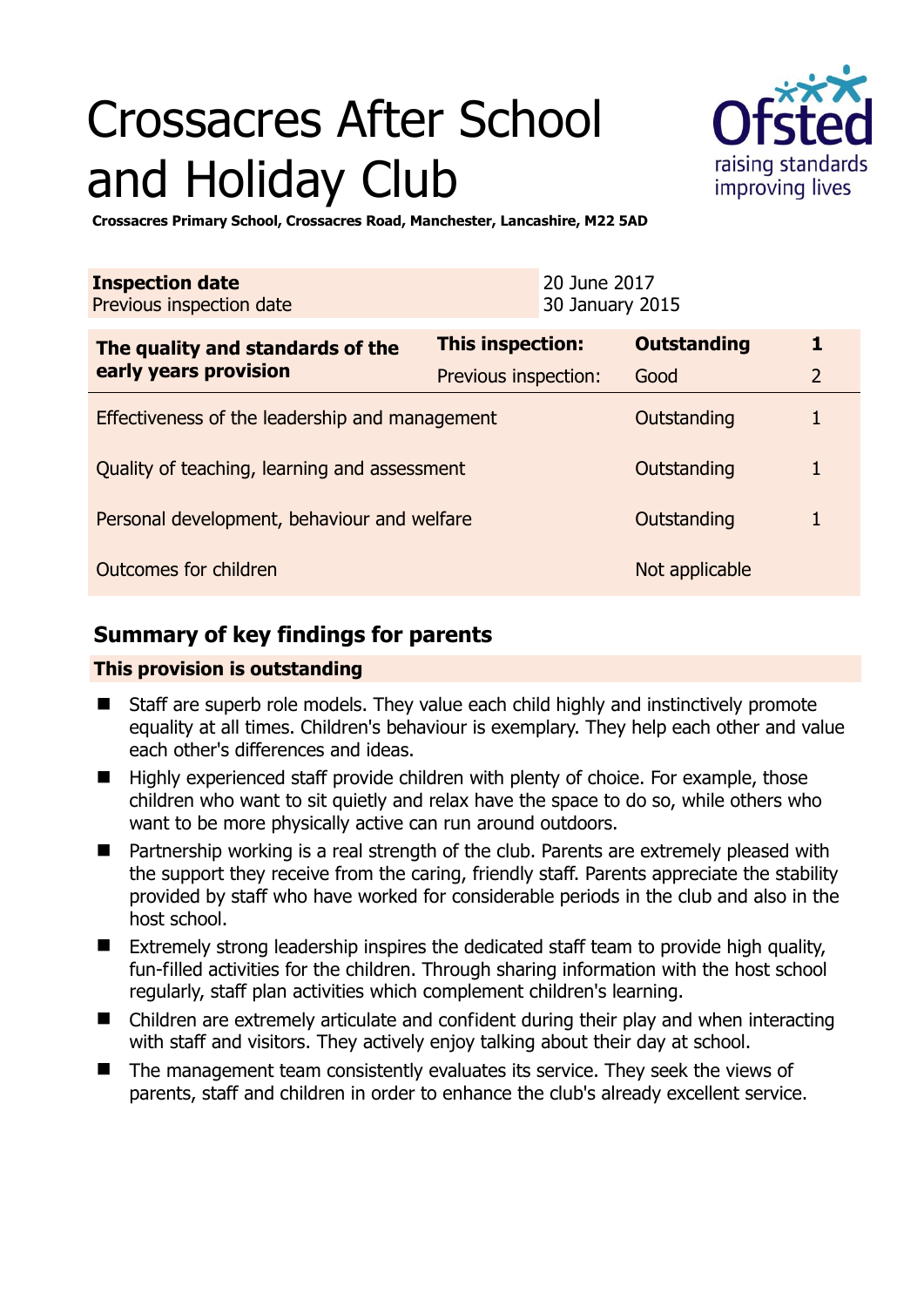## **What the setting needs to do to improve further**

#### **To further improve the quality of the early years provision the provider should:**

■ review the implementation of the planned changes to enhance the outdoor area and evaluate the impact on children's play experiences.

#### **Inspection activities**

- The inspector observed the activities indoors and outdoors, and the interactions between staff and children.
- The inspector talked to staff and children at appropriate times during the inspection.
- The inspector completed a joint observation with the manager.
- The inspector held a meeting with the manager. She looked at relevant documentation and evidence of the suitability of staff working in the club.
- The inspector spoke to a number of parents during the inspection and took account of their views.

#### **Inspector**

Lindsey Wallwork-Jones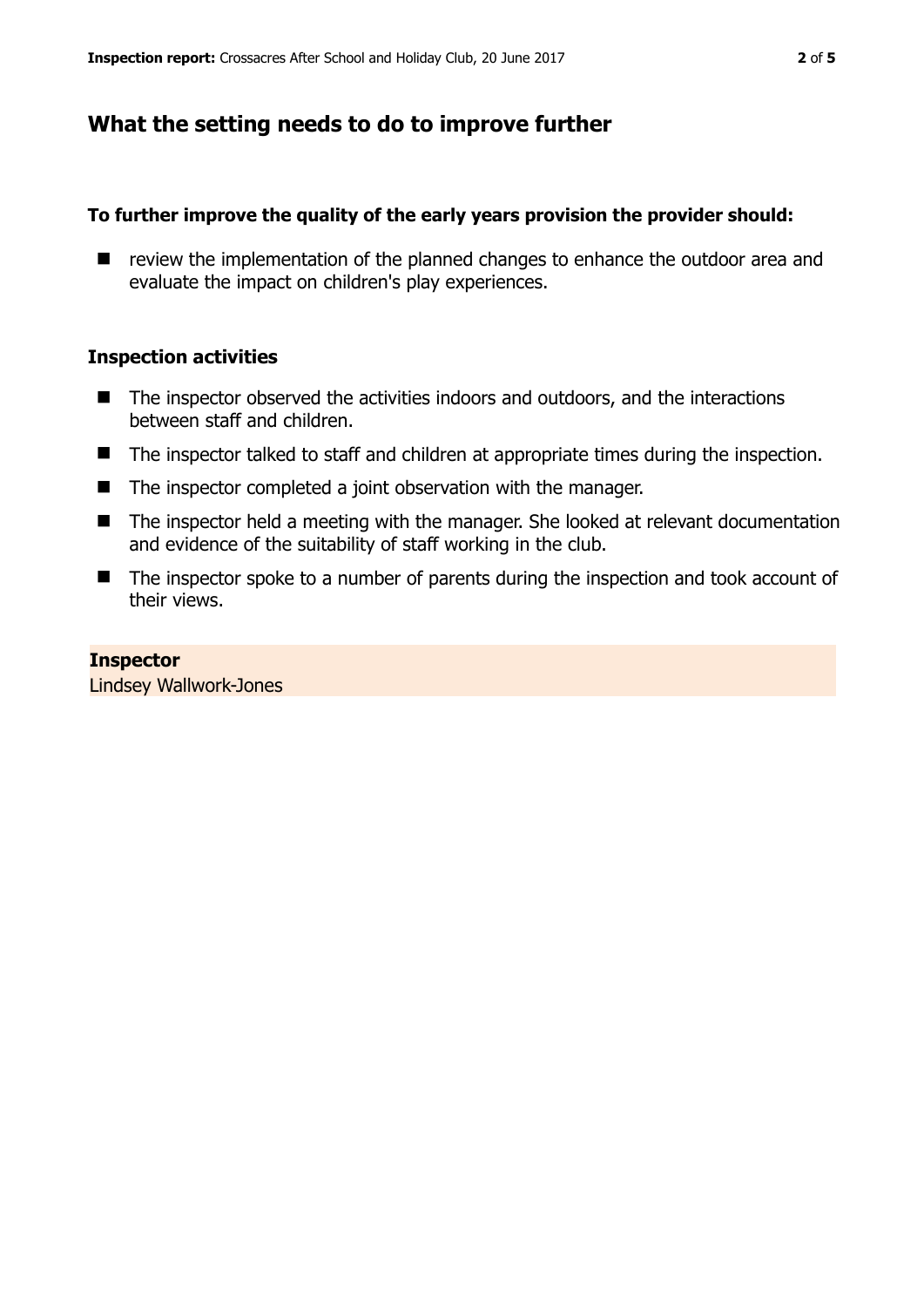## **Inspection findings**

#### **Effectiveness of the leadership and management is outstanding**

The arrangements for safeguarding are effective. The provider ensures policies and procedures are meticulously updated and any changes are shared with staff promptly. Staff fully understand their role to protect children from harm. They know what to do should they have any concerns about a child's welfare. The management team plans regular meetings to support staff practice and offers excellent training opportunities in order to assist staff to maintain and develop their skills. Supervision meetings provide further opportunities for staff to discuss their roles and professional development. The provider has an action plan in place to enrich the outdoor area and recognises the need to evaluate the impact on children's play.

#### **Quality of teaching, learning and assessment is outstanding**

Children are confident and eager to participate in the activities provided. Staff successfully adapt activities to support children's participation across the wide age range that attend. Children are fully engaged when creating models from recycled materials. They imaginatively create dinosaurs and rockets with jet packs. Staff skilfully encourage children to be creative and use a variety of resources to decorate their models. Children make caterpillars in the play dough and talk to staff about the life cycle of a butterfly, from their learning at nursery. They understand that caterpillars build cocoons and stay inside for more than two weeks. Children play with the magnetic numbers, using mathematical language, such as addition and subtraction, with support from their key person. The keyperson system is very robust. Staff gather information at induction about the child's interests and development. This ensures that interesting activities are planned for the children's individual needs. Parents receive daily information about their child's continued development and experiences at the club. Children thoroughly enjoy their time at the club.

### **Personal development, behaviour and welfare are outstanding**

Children arrive confidently and seek out their friends. They are familiar with the club routines and answer their name at registration before choosing what to do. They are considerate and kind towards each other, showing respect for all. Older children help younger ones to learn the routines. All of the staff work in the school, which provides children with continuity. Children are self-motivated and keen learners. They listen carefully to adults and each other. Staff are skilful in their use of praise and encouragement to continually promote children's excellent behaviour. Children demonstrate a real sense of belonging to the club and feel valued by the staff. Children's independence is well supported. They make healthy choices during snack time. Teatime is a happy and social event when children talk about the school day and their favourite foods.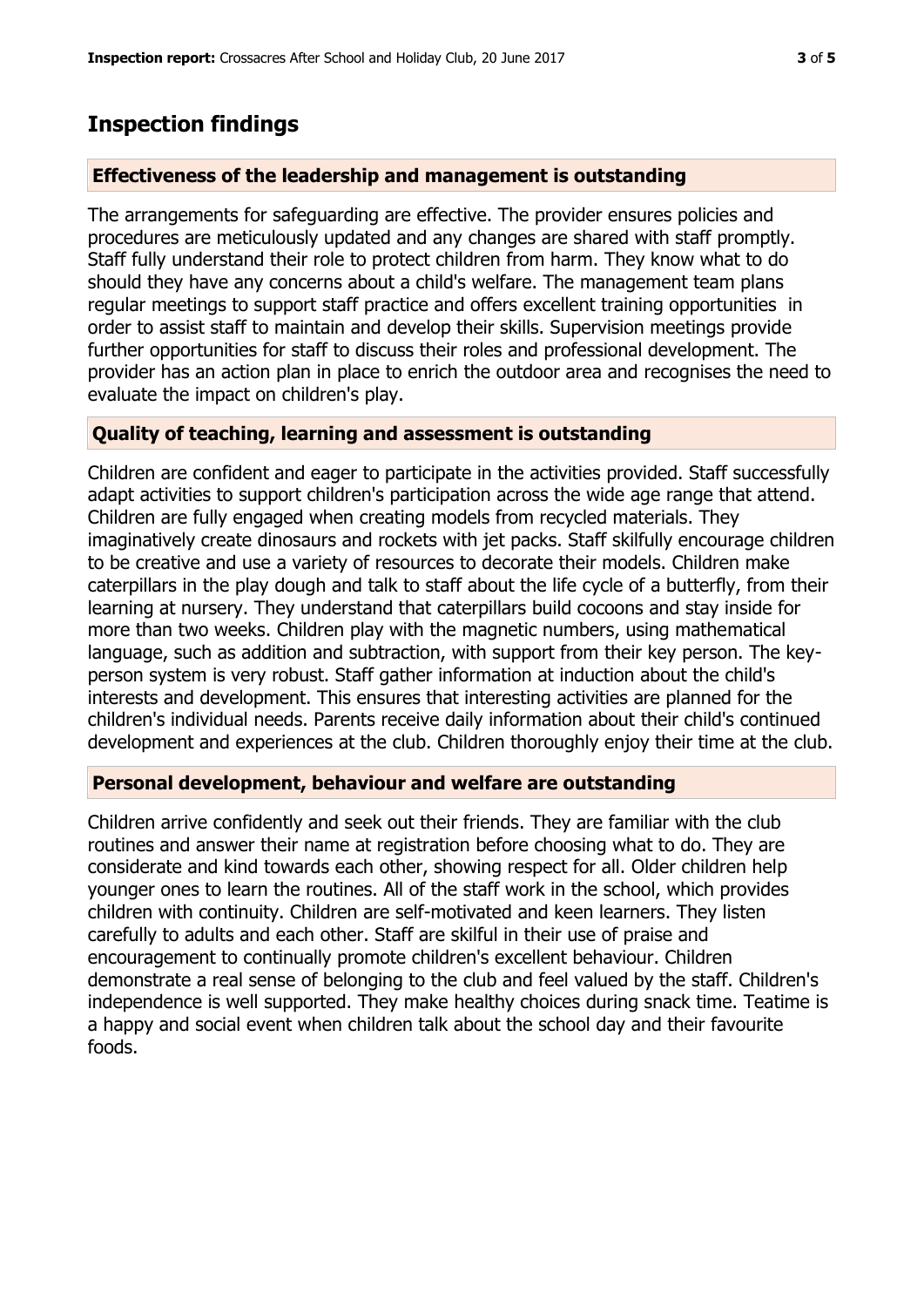# **Setting details**

| Unique reference number                             | EY271579                                                                             |  |
|-----------------------------------------------------|--------------------------------------------------------------------------------------|--|
| <b>Local authority</b>                              | Manchester                                                                           |  |
| <b>Inspection number</b>                            | 1091806                                                                              |  |
| <b>Type of provision</b>                            | Out of school provision                                                              |  |
| Day care type                                       | Childcare - Non-Domestic                                                             |  |
| <b>Registers</b>                                    | Early Years Register, Compulsory Childcare<br>Register, Voluntary Childcare Register |  |
| <b>Age range of children</b>                        | $3 - 11$                                                                             |  |
| <b>Total number of places</b>                       | 48                                                                                   |  |
| Number of children on roll                          | 13                                                                                   |  |
| Name of registered person                           | Crossacres After School and Holiday Club<br>Committee                                |  |
| <b>Registered person unique</b><br>reference number | RP521740                                                                             |  |
| Date of previous inspection                         | 30 January 2015                                                                      |  |
| <b>Telephone number</b>                             | 0161 437 1272                                                                        |  |

Crossacres After School and Holiday Club registered in 2003. It is based at Crossacres Primary School Wythenshawe, Manchester. The breakfast club operates from 8am to 8.40am and the after-school session from 3.15pm until 6pm, during term time. The holiday club is open each weekday from 8am to 6pm in the school holidays. The club employs eight members of staff. Of these, one holds early years teacher status and seven hold relevant qualifications at level 2 or level 3.

This inspection was carried out by Ofsted under sections 49 and 50 of the Childcare Act 2006 on the quality and standards of provision that is registered on the Early Years Register. The registered person must ensure that this provision complies with the statutory framework for children's learning, development and care, known as the early years foundation stage.

Any complaints about the inspection or the report should be made following the procedures set out in the guidance 'Complaints procedure: raising concerns and making complaints about Ofsted', which is available from Ofsted's website: www.gov.uk/government/organisations/ofsted. If you would like Ofsted to send you a copy of the guidance, please telephone 0300 123 4234, or email enquiries@ofsted.gov.uk.